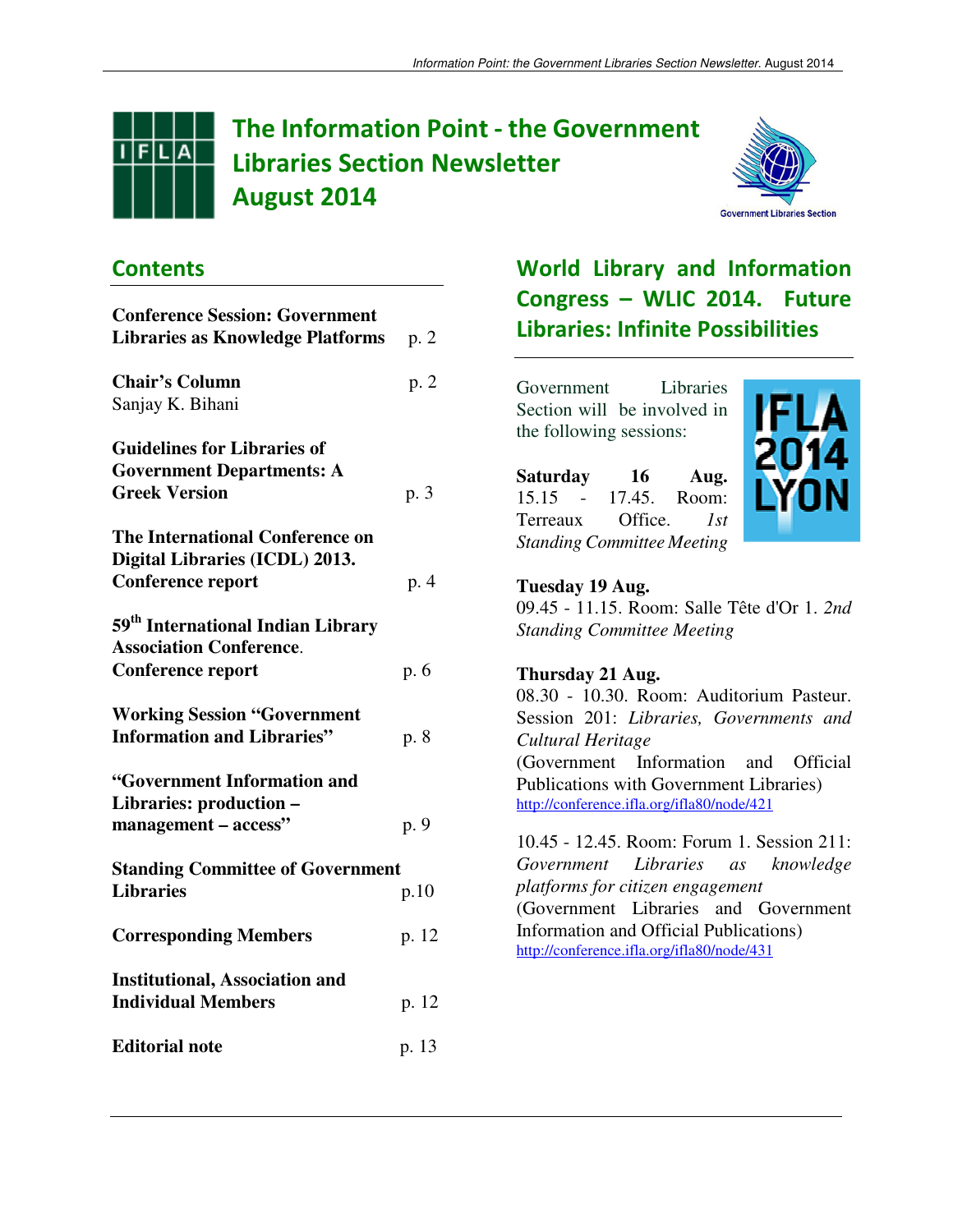## Conference Session 211: Government Libraries as Knowledge Platforms for Citizen Engagement

In keeping with the overall theme of the conference - 'Librarians, Citizens, Societies: Confluence of Knowledge' - the session aims to address the ways that libraries and information services in government agencies are putting in place projects where information and knowledge can be systematized and shared, contributing to solving particular public issues. Subjects of interest include experiences on information governance strategy in the public sector and digital library projects.

Each presenter will have approximately ten minutes to give a short presentation in English. Later, each presenter will lead a table discussion along with a member of the Government Libraries Section (GLS). Members of the audience will be free to attend a table according to their interests.

The discussions may focus on the impact of these topics on their library services, how to replicate the plan / project introduced in the presentation, and more. The outcome of each discussion group will be given by the original speaker or a Section member as a session wrap-up.

### Selected Speakers:

*The Philippines' First Science Digital Library*  Raymund E. Liboro and Louise Ian T. de los Reyes (Philippines)

*Developing an Open Access Digital Repository (OADR) of official and government publications of India as a knowledge platform for Indian citizens*  Sunil Goria and Sanjay K Bihani (India)

*Digital repository of government publications for effective implementation of e-Governance using DSpace* 

Manoj Kulkarni; Kishor Ramdas Ingle and Vijaykumar Jagtap (India)

*An electronic document repository of internally generated knowledge: A Case of Bank of Uganda Knowledge Management Centre* 

Felix R. Nsiimoomwe (Uganda)

*Putting a roof over their heads – the development of an electronic submission, storage and delivery system for government documents* 

John McDonough (Ireland)

### Chair's Column

By Sanjay K. Bihani Chair 2013-2015



Dear Colleagues,

It's my great pleasure to write this editorial for our newsletter "the Information Point". Government Libraries Section (GLS) had a very productive year since last IFLA in Singapore. We were able to translate and promote our guidelines in two more languages i. e. Chinese and Greek. Now these guidelines are available in 11 languages including all IFLA official languages and you can at the following link:

http://www.ifla.org/publications/guidelines-forlibraries-of-government-departments

We had very informative and lively sessions in Singapore, which was well attended by professionals and government librarians. Also, we had very good and actively participated Standing Committee meetings in Singapore.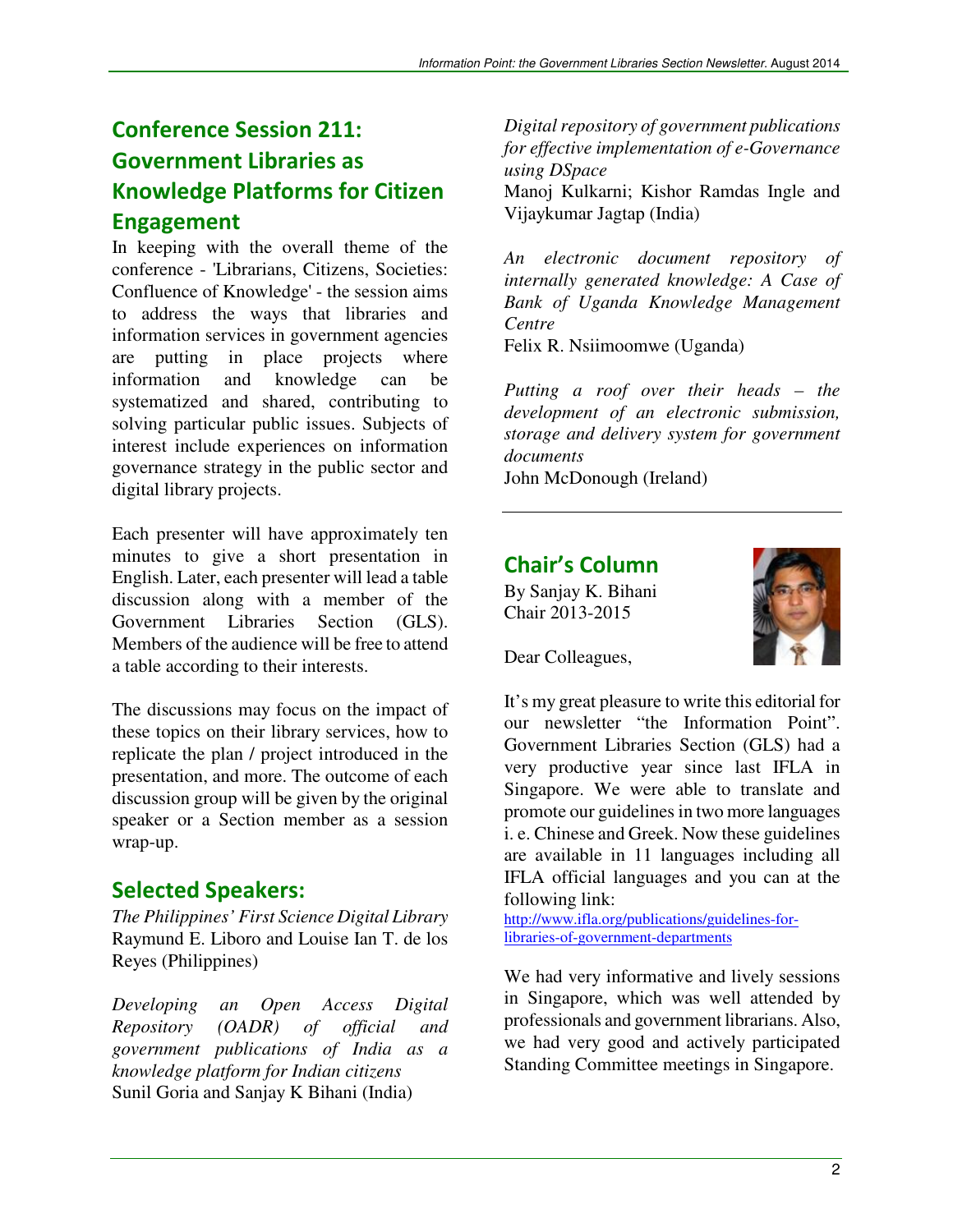

**GLS Session at WLIC 2013 in progress** 

We had redesigned and printed our leaflet. It now includes current GLS standing committee members and a variety of new information about IFLA and GLS as well as pictures, etc. You can see the latest leaflet at this link: http://www.ifla.org/publications/government-librariessection-leaflet?og=45

Guillermo Garcia, our Information Coordinator, had contacted you many times during the year with latest updates. All our communication channels are active and our webpage on IFLA website is regularly updated.

On invitation from our Greek colleagues, I attended a daylong event on "Government Information and Libraries" at Athens on 13th June 2014 as a keynote speaker. The keynote address and presentation I made there is also available here.

During the year I attended conferences of Indian Library Association, Special Libraries Association, and International Conference on Digital Libraries. During these conferences, I promoted government libraries and distributed our leaflet. I prepared certain reports on these conferences, which is also published in this newsletter in next few pages.

We have also nominated GLS for the Communication Award of IFLA this year.

This year also we will be organising our session with Government Information and Official Publications Section – GIOPS, meanwhile we are also sponsoring their session. Both events are scheduled on 21st August during WLIC 2014 at Lyon, France. Our session will be ball room style presentation and discussion.

Next year will be election year and many of our members will be retiring after completion of their term in GLS. I will also complete my 2nd term in 2015. Thus, we would need to have new members in the committee as well as we have to elect new officers, who can work for the cause of government libraries.

Here, I would like to share my feelings that we would certainly need guidance and cooperation of all our colleagues. If you all agree, we can appoint few of our retiring colleagues as our advisors. This practice has been followed in various IFLA sections.

Let us meet during IFLA 2014 at Lyon and share our views to further strengthen Government Libraries Section.

## Guidelines for Libraries of Government Departments: A Greek Version

We are glad to inform that a new translation of the 'Guidelines for Libraries of Government Departments' is already on-line on IFLA website. Our sincere thanks goes to the Greek translators, Ms. Maria Monopoli and Ms. Anna Mastora as well as IFLA publications and web team.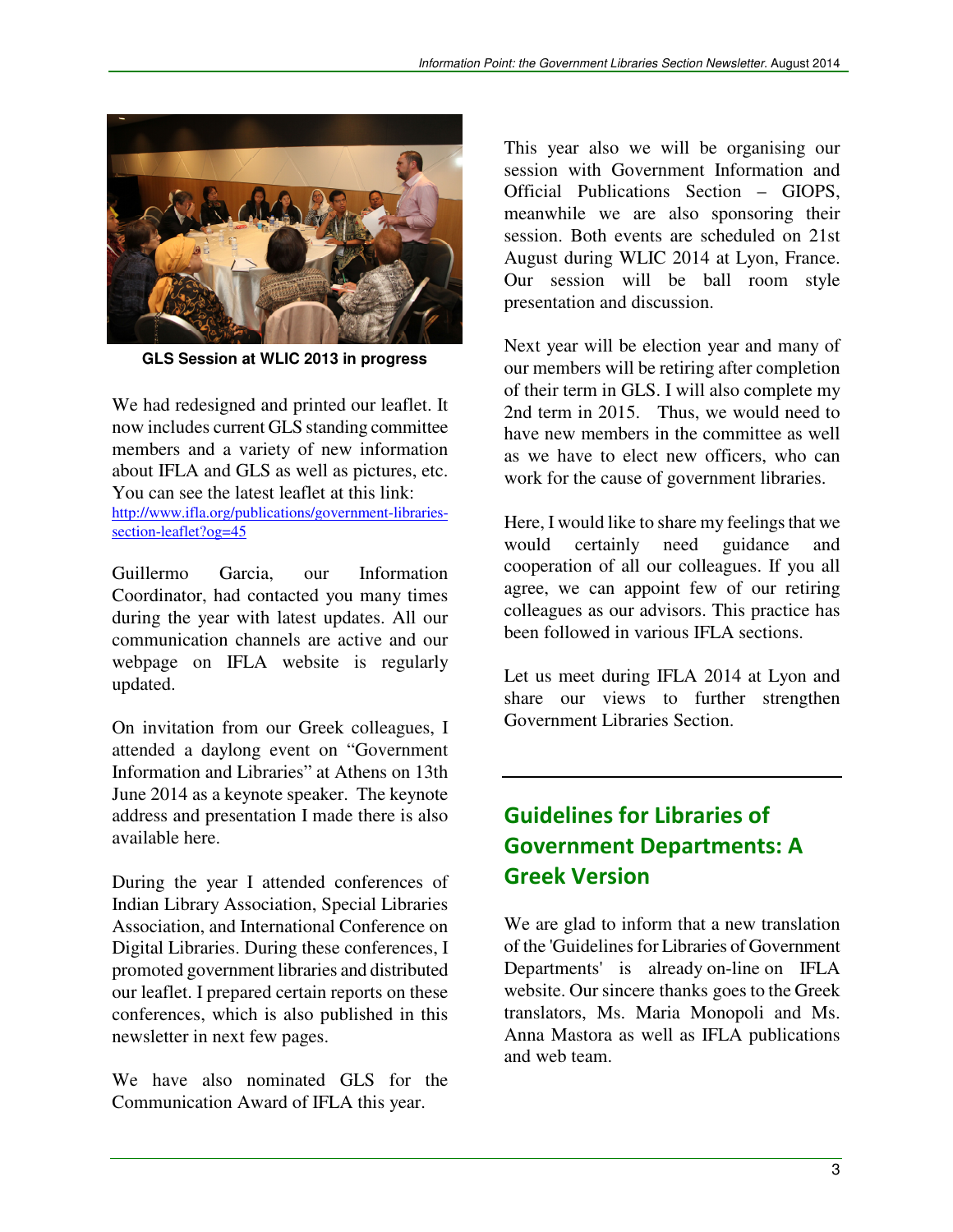

These guidelines are meant for managers and line staff of government libraries. It takes the shape of a working guide, where examples, models of behaviors, services and best practices are listed and can be followed when they suit the situation.

We are especially happy with this new translation because now these Guidelines are available in 11 languages, including all IFLA official languages. We are accomplishing our objective of not only reaching an audience linked to the IFLA official languages, but several other communities of librarians around the globe where these Guidelines are considered relevant for their professional development.

The Guidelines are available at http://www.ifla.org/publications/guidelines-forlibraries-of-government-departments



#### **Take a look at our updated leaflet at:**

http://www.ifla.org/publications/governmentlibraries-section-leaflet

## Conference Reports

### The International Conference on Digital Libraries (ICDL) 2013

*27-29 November 2013, New Delhi, India* 

The theme of the International Conference on Digital Libraries (ICDL) 2013, the fourth in ICDL series, was 'Vision 2020: Looking Back 10 Years and Forging New Frontiers'.



**Hon'ble Vice President of India, Shri M Hamid Ansari delivering his inaugural address** 

The conference provided an international forum for sharing of experiences among researchers, educators, practitioners, and policy makers from a variety of disciplines such as library and information science, information and communication technology, archival and museum studies, knowledge management and various other related areas in the fields of Science, Social Sciences and Humanities.

It facilitated the bridging of knowledge gaps between developing and developed countries; initiated capacity building activities in digital libraries; provided a forum for facilitating useful interaction amongst information science and technology professionals; and most important of all, facilitated the formulation of recommendations on digitization technologies, acts and policies in India.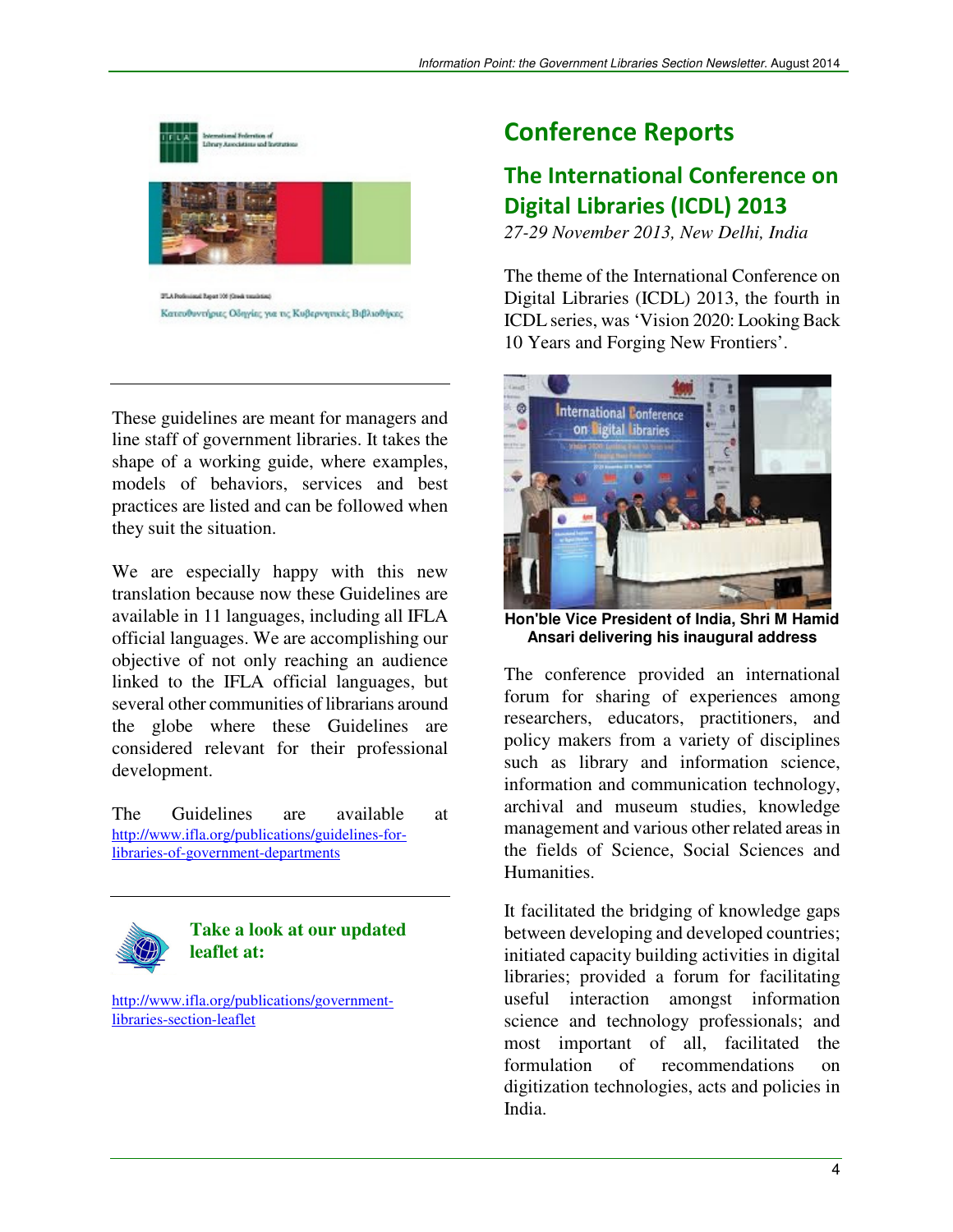Shri M Hamid Ansari, the Vice President of India, inaugurated the Conference at India Habitat Centre in New Delhi on 27th November 2013. The welcome address was given by Dr. R P Pachauri, Director General, TERI. Dr. M M Pallam Raju, Minister for Human Resource Development, Government of India gave a special address. Mr Prabir Sengupta, Distinguished Fellow TERI, gave an introduction to the ICDL 2013 programme.

The conference comprised Tutorials, Technical Sessions, Thematic Workshopscum-Panel Discussions, poster presentations, exhibitions, and interviews sponsored by the government, multilateral and bilateral organizations. More than 600 participants from 35 countries including librarians, computer science professionals, academicians, policy makers, and students attended the conference that received overwhelming global response.

At the "Collaborative Knowledge Creation" session that I chaired, Professor Atsuyuki Morishima talked about the L-Crowd Project by LIS and CS researchers in Japan and the importance of crowdsourcing, especially in Japan. Professor Kavi Mahesh talked on the use of tag and content management in the present scenario, drawbacks of hyperlinks, and requirements for semantic content management. He concluded that content sharing should be a global activity. These were followed discussion on the importance of collaborative knowledge creation in informal networks, with a special focus on the Bandra-Kurla complex knowledge network, Mumbai. The need for collaboration among librarians and library resources and tools were emphasized. There was also a presentation on managing enterprise knowledge and discussion on knowledge management and initiatives taken by the SAIL organization.

At the conference, publishers, software companies, and online service providers from India and abroad exhibited the latest technological developments, online services and e-journal initiatives throughout the world. At the Valedictory Session, Dr Santanu Ganguly, the Organising Secretary, highlighted the ICDL Conference Report 2013 including recommendations on a national digital library platform; digital deposit legislation; and the funding, support policies and government programmes. He emphasized the need for developing countries to undertake a survey of digital libraries in their countries to assess the status of development in all areas of digital library technologies such as information infrastructure, digital technology applications, digital library research, and standards and practices followed as well as library staff competency level in managing digital technologies.

The conference has boosted the enthusiasm among government, library and information professionals and technology professionals of the importance of the digital library system. It also brought out the present status and the latest developments and techniques in this field.

Official conference website: http://www.teriin.org/events/icdl/

Programme of the conference: http://www.teriin.org/events/icdl/programme.php

Report prepared by: **Sanjay K. Bihani**, Chair of IFLA GLS

#### **Visit our social media at:**



IFLA Government Libraries Section

@IFLA\_GLS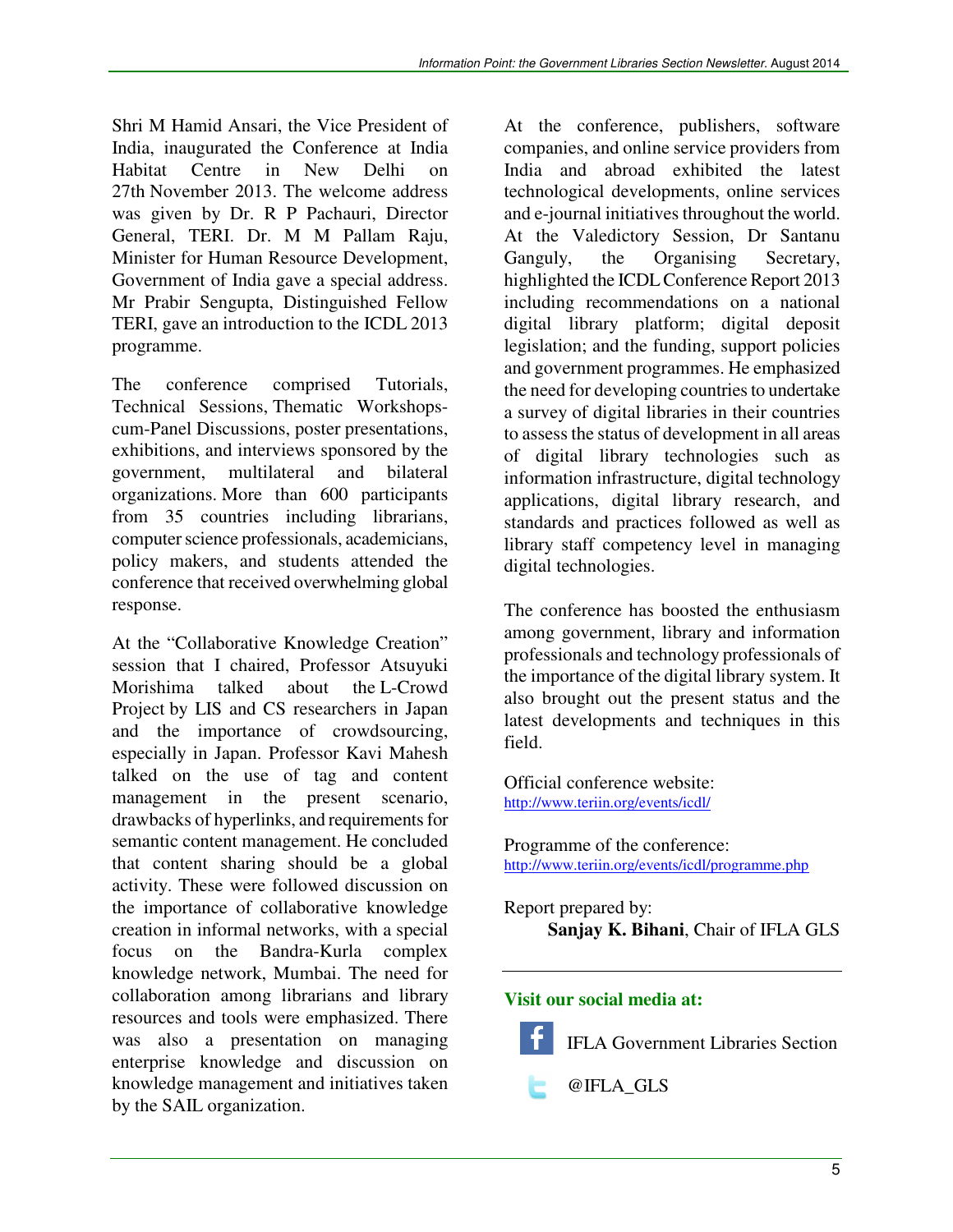## 59th International Indian Library Association Conference

*22-24 February 2014, India* 

The 59th International Indian Library Association (ILA) Conference was organised by Mahatma Gandhi Central Library, IIT, Roorkee. More than 300 participants attended the conference where more than 60 papers were presented in 8 technical sessions.



**ILA inaugural session in progress** 

In his address, Prof. Pradipta Banerii, Director IIT Roorkee highlighted the importance of a library by stressing that library defines an institution. In addition, Prof. Ashu Shokeen, ILA President, highlighted ILA's contributions and achievements for the library and information science profession in the country since its inception in 1933. She emphasized ILA's successful proactive role in addressing the national issues of the library professionals on many fronts. The inaugural session Chief Guest, Prof. R. D. Singh, Director of the National Institute of Hydrology, Roorkee, emphasized the need for libraries to continuously reinvent and reengineer their activities and services to address the changing requirement of the clientele. The inaugural session concluded with the formal vote of thanks proposed by Prof, Praveen Kumar, Chairman Library Advisory Committee, IIT Roorkee.

At the Session on Library and information Science in Developing Countries, Mr. Choy Fatt Cheong spoke on Organizing Librarians for Greater User Engagement. He emphasized that libraries have to be more than their collection and evolve as a collection of librarians. He provided an overview on changing role of libraries for greater engagement in the Nanyang Technical University, Singapore context.

This was followed by the presentation of 5 papers covering topics on translation service, library and Information centres in higher education, student's perception, e-learning and creativity and innovations in libraries.

At the session on Managing Change in 21st century, Mr. Prakash Chand talked on Indian Citation Index. Papers were presented in the context of space management, managing school libraries, corporate social responsibilities, academic liaison libraries, ICT competency and challenges for college libraries.

At the Knowledge Management (KM), Knowledge Organization and Information Retrieval session, Dr. Dinesh Rathi reported on a survey on how non-Profit Making Organizations (NPOs) of Canada use Social Media for sharing of Knowledge. The contributed papers covered issues like metadata standards for OERs, KM tools and techniques and KM in academic libraries.

At the session on Open Access to Scholarly Communication, Dr. C. K. Ramaiah spoke on Digital Rights management in the context of e-books. Dr. N. V. Satyanarayana spoke on open access movement and publishers' role in this context and Peggy Sue Ewannyshyn shared her experience in digitization project of University of Alberta. This was followed by 3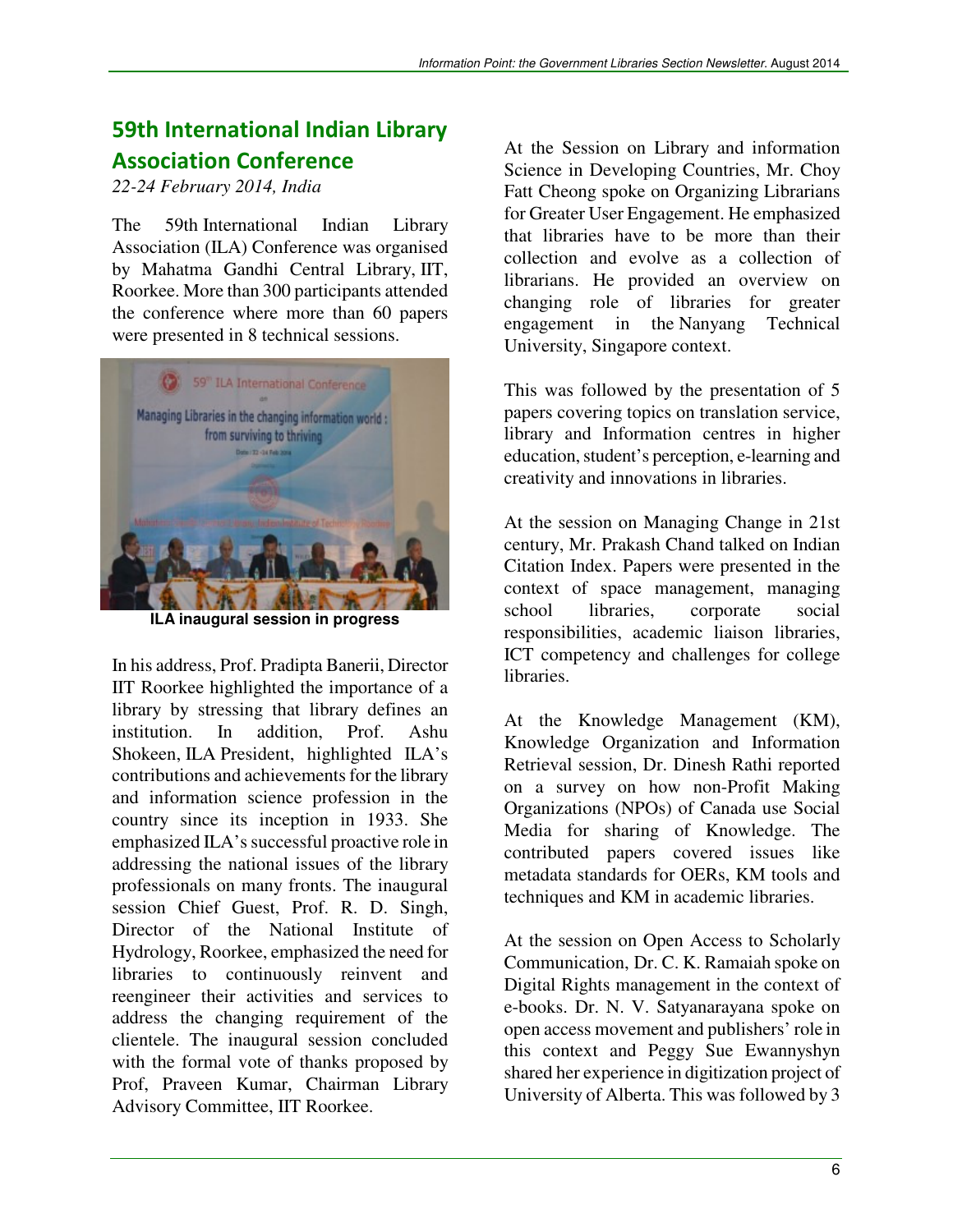contributed paper presentations on open access issues.

The conference theme of "Managing libraries in the changing information world: from surviving to thriving" was taken up by the Panel Discussion at the last session. The panelists Dr. S.S. Murthy, Dr. N.V. Satyanarayana and Mr. Yogendra Singh deliberated on paradigm shift in the library and information services due to proliferation of knowledge resources and invasion of modern ICT tools and applications.

They emphasized the need for LIS professionals to gear up for the changing requirements and bring in innovations and creativity to thrive in the present knowledge society. The session was moderated by Prof. S. M. Shafi.

Chief Guest, Prof. P.V. Mangla in his valedictory address gave an overview of the evolution of the Library and Information Science profession in the country. He emphasized the recommendations of the National Knowledge Commission in the context of libraries and the future activities to be taken up under the National Library Mission. He focused on the need for a change from Library and Information Science to Library and Information Management in the changing scenario. The academic status for librarians in the universities need to be at par with the teaching profession as librarians, with their expertise in knowledge, technology, tools and management, have to play a major role.

Prof. Uma Kanjilal, Rapporteur General, presented the conference report and Prof. S. M. Shafi, Conference Director presented the recommendations of the conference deliberations. Some of them were:

• Indian Library Association – ILA should organize short term on continuing education training

programmes, workshops etc. to build awareness about ICT tools and applications, at regular intervals, to keep professionals abreast of latest developments in the LIS field.

- ILA should work towards initiating a project on benchmarking of best practices in the country and develop parameters for quality assurance in service delivery and share them through its website and other publications.
- ILA should take an active role in developing a policy for digitization of resources in the country and pooling resources to archive, preserve and disseminate indigenous historical and cultural assets.
- ILA should play an active role in advocacy of Open Access and approach UGC, MHRD, CSIR etc. to develop a mandate for adoption of Open Access policy by institutions of higher education, R&D institutions. ILA has to play an active role in supporting the educational institutions in developing interoperable institutional repositories.
- LIS professional's soft skills training need to be embedded in the LIS curriculum to increase their employability. ILA should take up the issue with UGC and MHRD in mandating its inclusion in the curriculum at all levels by LIS schools.

Additional information at the Indian Library Association website: http://www.ilaindia.net/

> Report prepared by: **Sanjay K. Bihani**, Chair of IFLA GLS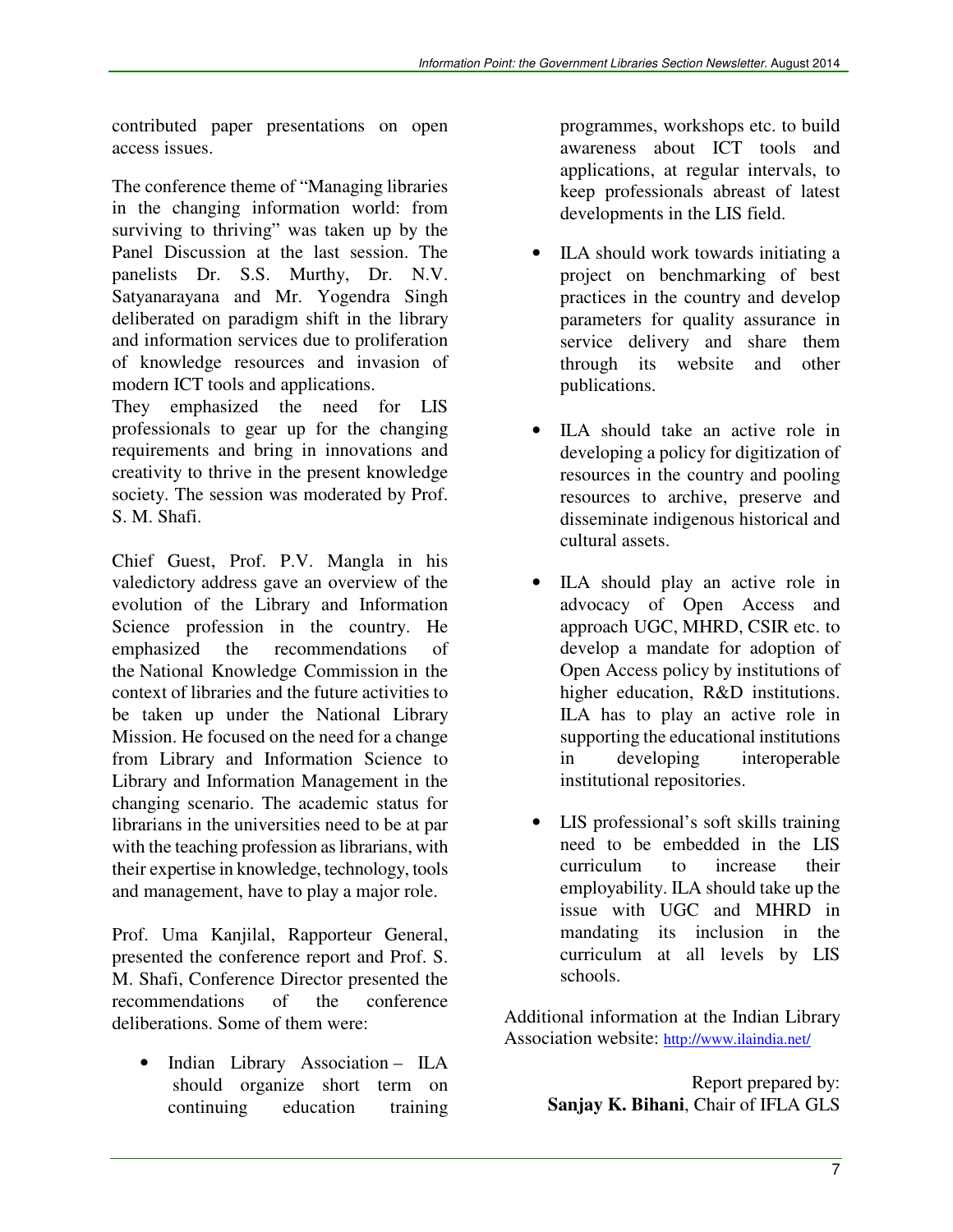### Working Session "Government Information and Libraries"

*12 May 2014, Athens, Greece* 

The Secretariat General of Information & Communication (SGIC) represented by the Library of the Analysis and Documentation Directorate, in collaboration with the Association of Greek Librarians and Information Scientists, organised, on 12th May 2014, a Working Session themed "Government Information and Libraries" in the context of the 22nd EBLIDA-NAPLE Annual Conference. Participation to the event was possible by invitation only. This decision was made in order to target and ensure the participation of certain and identified stakeholders of the field along with ensuring the representation of most of the involved disciplines, like information and computer science, and law. Seventy invitations were sent; and we are happy to report that approximately sixty participants attended the event covering all identified areas in the government information management process.

Different aspects were presented during the Working Session ranging from purely technical to systemic. The session began with two presentations about EBLIDA's role and how this relates to government information and the role of public libraries in giving access to this kind of information. Some of the issues discussed were the data economy and how big, linked and open data have found their way in Greek public administration. Towards that end, a presentation of the ISA (Interoperability Solutions for European Public Administrations) programme took place which triggered the discussion about technical issues relating to interoperability, particularly semantic, and its benefits for the public sector.



**Working Sesión in progress** 

Additionally, during this event, a research about Greek government libraries previously presented at the 2012 IFLA WLIC, was presented to the Greek audience for the first time. This research stressed the need for collaboration among government libraries. Another presentation, about collaborative library networks in general, served as a convincing argument to the research's proposal. The session ended with a presentation about public sector information, standards concerning records management and how government information will stand in the era of semantic web. Special reference was made to the Greek librarians' education and how this expertise could serve as a tool in the hands of public administration.

The vivid interest and the participation of the delegates as well as their eagerness to discuss on the issues raised during the Working Session motivated us to renew this appointment. Therefore, a full-day, open-tothe-public event about "Government Information and Libraries: production – management – access" was announced for the 13 June 2014.

More information about the Working Session is available at: http://eblida2014.eebep.gr/working-sessiongovernment-information-and-libraries/

Report prepared by: **Anna Mastora, Maria Monopoli and Maria Koloniari**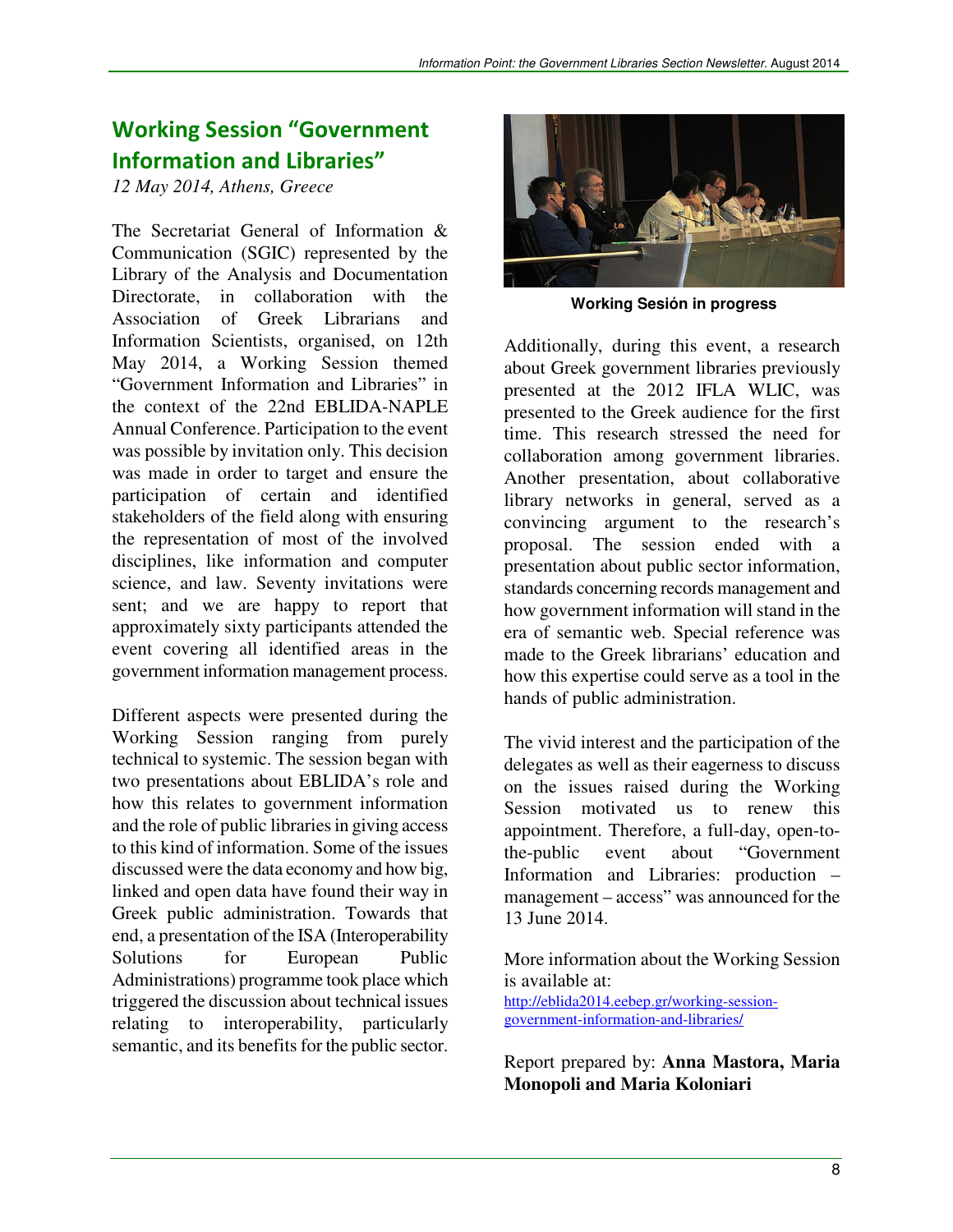# "Government Information and Libraries: production – management - access"

*13 June 2014, Athens, Greece* 



The Secretariat General of Information & Communication (SGIC) represented by the Library of the Analysis and Documentation Directorate, in collaboration with the Hellenic Competition Commission, organised a fullday event themed "Government Information and Libraries: production – management – access".

The main goal of the event, which was included in the parallel events of the Hellenic Presidency of the Council of the European Union, was to present the main aspects of government information life circle with regards to strengthen current actions on open access to government information. Along with this, one of the main concerns was to motivate the field of government libraries towards empowering their role in this context.

The event addressed members of Greek public administration who produce, manage or need access to government information, as well as librarians – information professionals and any other interested party. Given the specific field of interest and the fact that government libraries are hardly known to the Greek community, there are some encouraging facts about the event. More than 110 delegates from

more than 45 agencies, mostly from the public sector, attended the event. Academic and research communities were also represented as well as the private sector.

The keynote speech of the event was delivered by Sanjay K. Bihani, Chair of IFLA's Government Libraries Section. Some of the main points of his speech comprised the role of government libraries concerning the dissemination of government information as well as the role of professional bodies with regards to keeping up to date with new developments of the field. Other important points were about open data and open access to government information along with the role of government libraries and government librarians. It was particularly stressed that government librarians ought to adjust to the new environment of managing information in the context of the semantic web by receiving appropriate training. Finally, Mr Bihani honoured us by announcing to the delegates the release of the Greek translation of IFLA's "Guidelines for Libraries of Government Departments" by Maria Monopoli, librarian at the Bank of Greece, and Anna Mastora, librarian at the Secretariat General of Mass Media – Secretariat General of Information & Communication. The Greek translation is expected to play a key role among Greek government libraries.

During the four thematic sessions of the event, speakers elaborated on issues regarding the production and management of government information. Additionally, represented government agencies discussed current implementations along with the need to achieve interoperability for public administrations. What was given particular emphasis was the need for collaboration among agencies especially towards potential funding for public sector organisations from the European Commission programme "HORIZON 2020".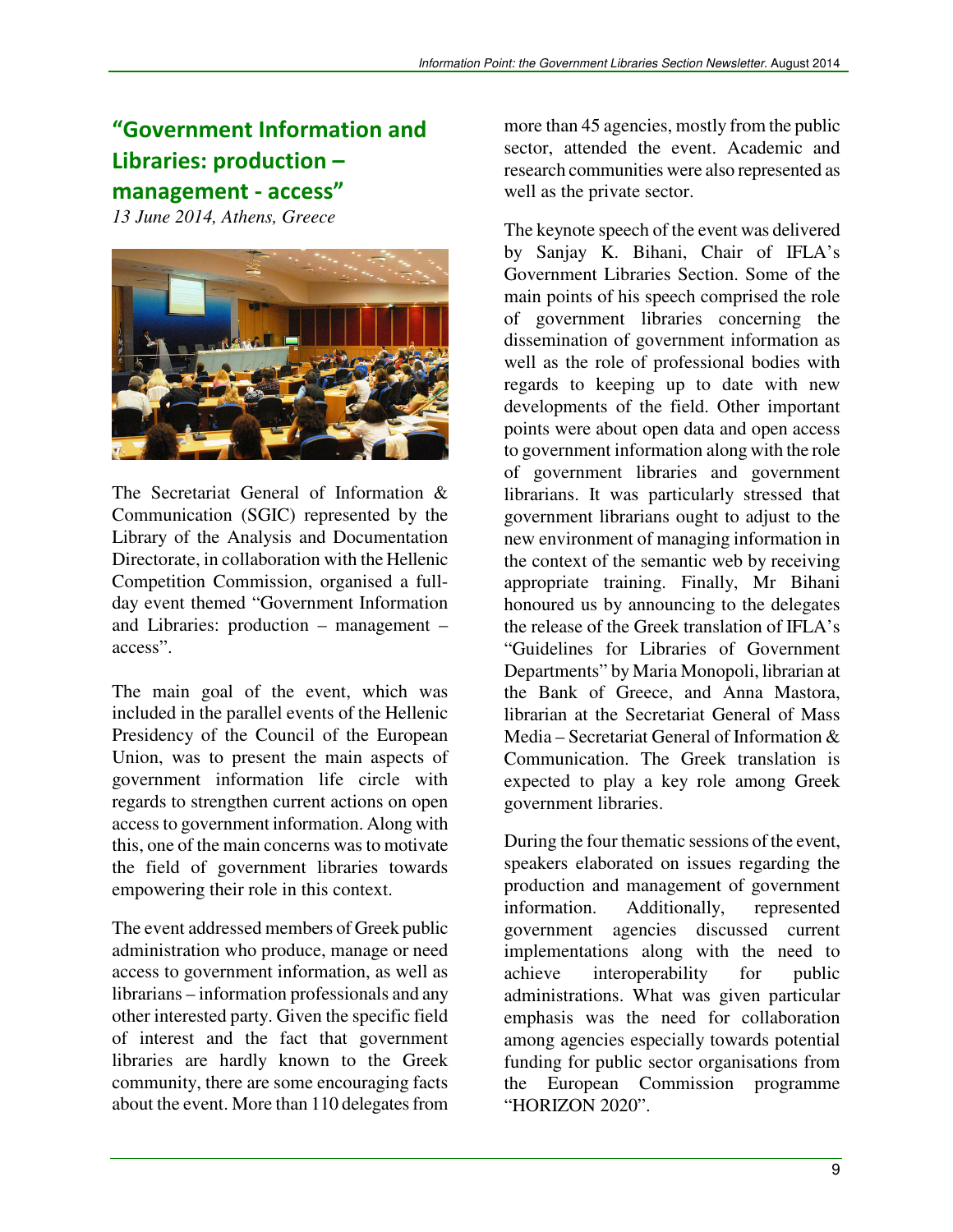Finally, a Round Table took place, the interdisciplinary synthesis of which allowed for a multifaceted review of the event. One of the main points was the identified necessity for information professionals and libraries to undertake an emerging role in the process of<br>producing, managing and accessing producing, managing and accessing government information. Moreover, an important part of the discussion was occupied by copyright issues and the libraries' commitment to them, along with issues related to identifying and meeting the needs of government libraries' users.

Concluding this report, we may say that it is already evident that the goal of the event has been achieved. Greek government libraries seem now to have more motivation for extroversion, communication with others and the development of synergies in many levels. This was the first time that Greek government libraries raised their voice in such a collective way so that they made their presence noticeable by both the libraries' community and the public administration stakeholders.

More information about the event available at the following links:

http://www.minpress.gr/minpress/index/currevents/even ts\_gge\_gge\_14.htm

http://www.epant.gr/content\_pdf.php?Lang=en&id=370

Report prepared by:

**Anna Mastora**, Librarian at the Secretariat General of Mass Media – Secretariat General of Information & Communication

**Maria Monopoli**, Librarian at the Bank of **Greece** 

**Maria Koloniari**, Librarian at the Hellenic Competition Commission

## Standing Committee of Government Libraries

#### **Sanjay K. BIHANI (Chair)**

Library & Information Officer Ministry of External Affairs Patiala House, Annex B Building New Delhi – 110001 INDIA Email: sanjaykbihani@gmail.com Second term: 2011-2015



**Anoja FERNANDO (Secretary)**  DWP Library Manager Information Management, Devolution and Governance Department for Work and Pensions Ground Floor – Caxton House Tothill Street London SW1H 9NA UNITED KINGDOM

Email: anoja.fernando@dwp.gsi.gov.uk First term: 2013-2017

**Guillermo GARCÍA-CAPCHA (Information Coordinator/Web Editor)** Librarian Av. El Parque 720 Canto Rey Lima 36, PERU Email: ggarcia78@gmail.com First Term: 2011-2015



**María del Carmen DÍEZ-HOYO** 

Head Librarian Bibliotecas de la Agencia Española de Cooperación Internacional para el Desarrollo Ministerio de Asuntos Exteriores y de Cooperación

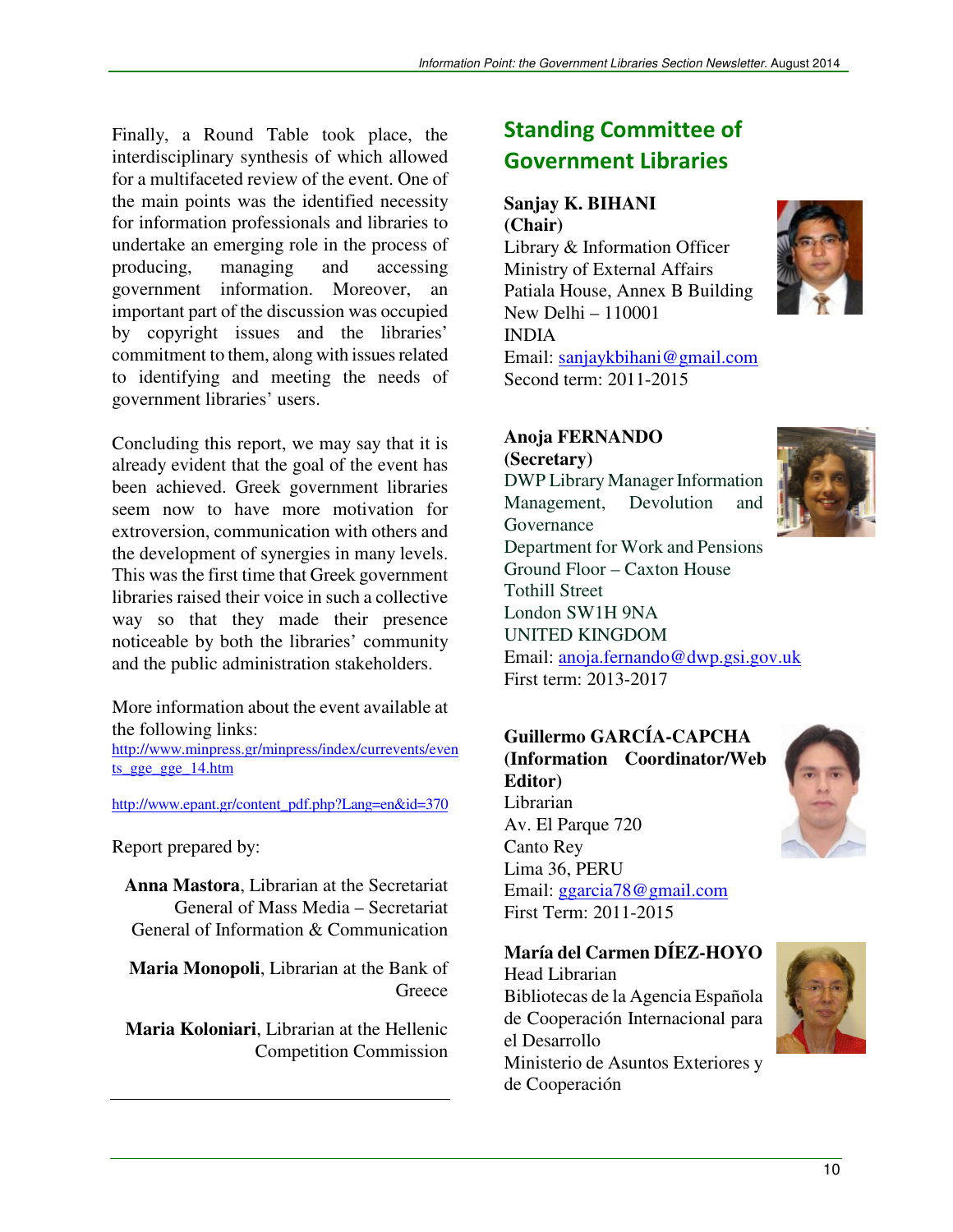Avenida Reyes Católicos, no 4 28040 Madrid SPAIN Tel.+(34)(91)5838524 Fax +(34)(91)5838525 Email: carmen.diez-hoyo@aecid.es Second term: 2013-2017

#### **Margarita GARCÍA-MORENO**



Deputy Director of Publications Ministry of Defense Paseo de Moret, 3 28008 Madrid SPAIN Tel. +(34) 91 780 86 17 Fax: +(34) 91 780 89 47 Email: mgarmo1@oc.mde.es First Term: 2011-2015

#### **Ursula Maria GOECKERITZ**

Head of Library Thuringian Ministry of Education and Cultural Affairs Werner-Seelenbinder-Strasse 7 99096 Erfurt GERMANY Tel. +(49) (361) 3794246 Fax +(49) (361) 3794249 Email: maria.goeckeritz@tkm.thueringen.de / maria.goeckeritz@web.de Second term: 2011-2015

#### **Inger JEPSSON**

Head of Library Swedish Government Offices Forvaltningsavdelningen SE - 103 33 Stockholm **SWEDEN** Tel. +(46)(8)4054710  $Fax + (46)(8)4054979$ Email: inger.jepsson@adm.ministry.se Second term: 2013-2017



#### **Elina KÄHÖ**

Information Specialist Information Services Ministry of Finance Snellmaninkatu 1 A, Helsinki PO BOX 28 FI-00023 Government FINLAND Tel. +358 9 160 01 Fax +358 9 160 33123 E-mail: elina.kaho@vm.fi First term: 2011-2015

#### **Pavel KISELEV**

Legal Assistant to General **Director** Boris Yeltsin Presidential Library 3 Senatskaya sq. St. Petersburg RUSSIA Email: kiselev@prlib.ru First Term: 2013-2017

#### **Jerry W. MANSFIELD**

Information Research Specialist Congressional Research Service, Library of Congress 101 Independence Ave SE Washington DC 20540 UNITED STATES Tel. +(1)(202)707 0106 Fax +(1)(202)252 3475 Email: jmansfield@crs.loc.gov Second term: 2011-2015



#### **Miguel NAVAS-FERNÁNDEZ**

PhD researcher on OpenAccess at the University of Barcelona (CATALONIA, SPAIN) Email:



miguel.navas.fernandez@gmail.com Second term: 2013-2017



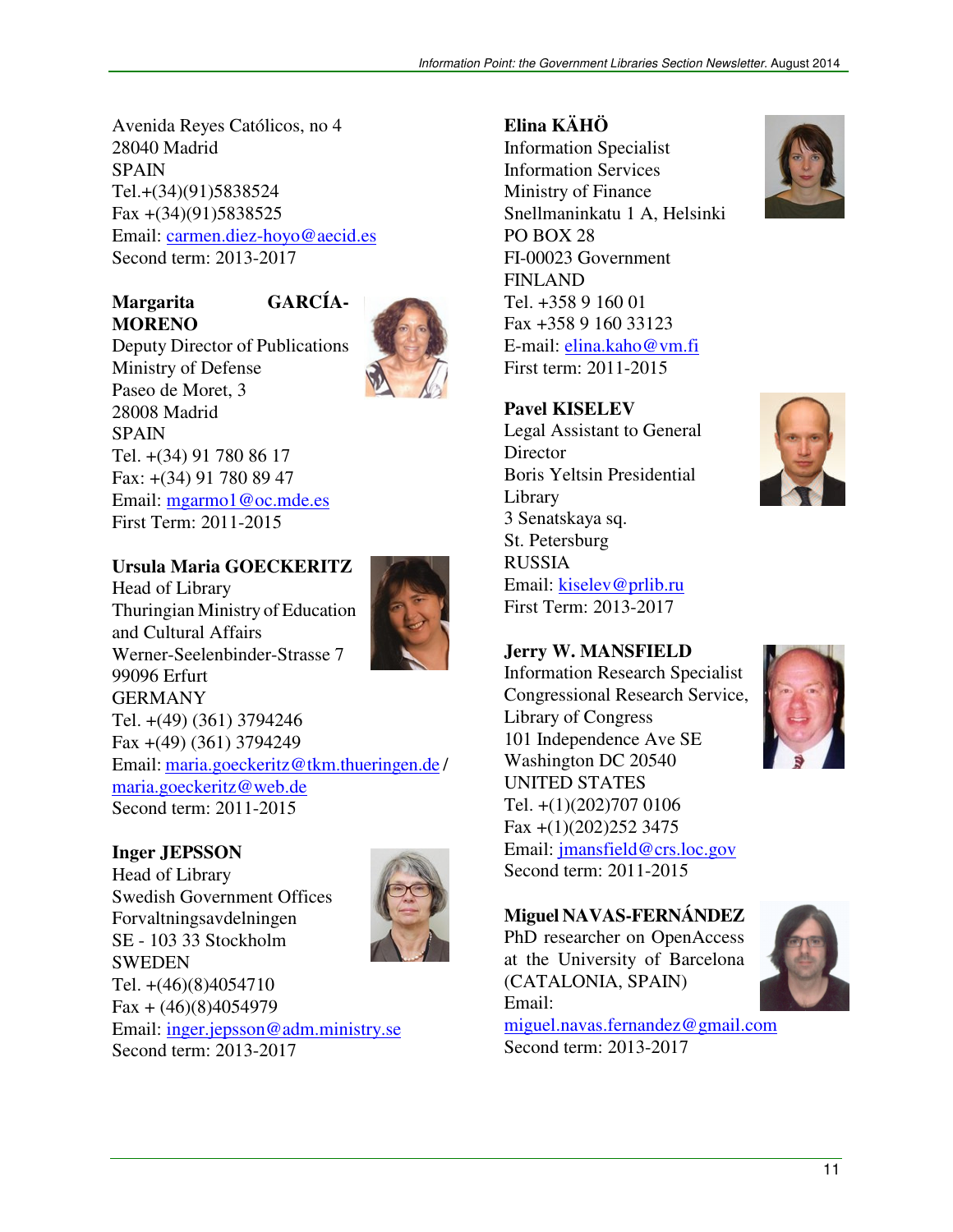### **Kaoru OSHIMA**

Director, Branch Libraries and Cooperation Division National Diet Library 1-10-1 Nagata-cho, Chiyodaku Tokyo 100-8924 JAPAN Tel.+ (81)(3)35812331 Fax +(81)(3)35082934 Email: knakajim@ndl.go.jp First term: 2013-2017



#### **Emma VOSKANYAN**

Head, Dept. of Official Publications and Normative **Documents** Russian State Library 3/5 Vozdvizhenka 119019 Moscow RUSSIAN FEDERATION Tel. +(7)(495)2029485 Email: cdi@rsl.ru / roscomifla@rsl.ru Second term: 2011-2015

#### **Beacher WIGGINS**

Director for Acquisitions and Bibliographic Access Library of Congress 101 Independence Ave., SE Washington, DC 20540-4000 UNITED STATES Tel. +(1)(202)7076118 Fax. +1(202)7076269 Email: bwig@loc.gov First Term: 2011-2015



#### **Corresponding Members**

#### **Fatima ALLOUL**

Head Librarian Center for Legal Studies, Research and Documentation Ministry of Foreign Affairs and Emigrants Palais Boustros – Beirut LEBANON



Email: fatima\_alloul@hotmail.com First Term: 2011-2013

#### **Magdalena BIOTA**

Relaciones Interinstitucionales CAICYT - CONICET Saavedra 15 - Piso 1 Ciudad de Buenos Aires ARGENTINA (C1083ACA) Tel: (+54 11) 4951-6975 / 8334 / 7310 / 3490 E-mail: mbiota@caicyt@gov.ar Second Term: 2013-2015

#### **Jérôme FRONTY**

Responsable du service de la documentation parisienne Bibliothèque de l'Hôtel de Ville 5 rue de Lobau 75196 PARIS cedex 04 FRANCE Email: jerome.fronty@paris.fr First Term: 2012-2014



#### **Duncan OMOLE**

Service Manager, Enhanced Research Analysis and ICT Policy Specialist World Bank Group 1818 H Street, NW Washington, DC 20433 UNITED STATES Email: domole@worldbankgroup.org First Term: 2013-2015

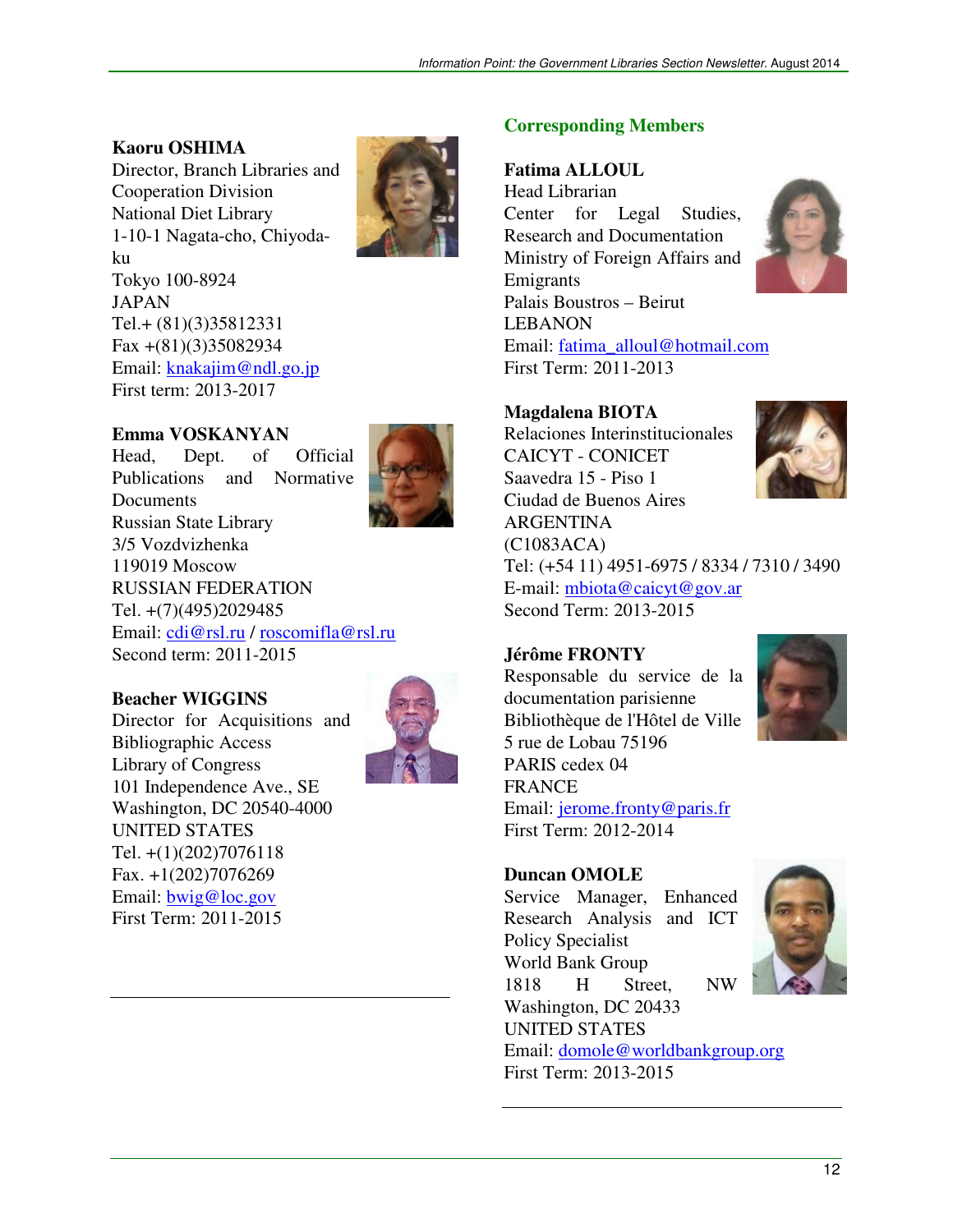### **Muireann TÓIBÍN**

Librarian Office of the Revenue Commissioners D'Olier House, D'Olier Street Dublin 2 IRELAND Tel.+ (81)(3)35812331 Email: muireann.toibin@revenue.ie First term: 2013-2015

### Institutional, Association and Individual Members

Currently, there are 56 members of IFLA registered in the Government Libraries Section.

#### **Distribution by categories**

- 44 institutions
- 12 national associations

#### **Distribution by countries**

Number of members from each country:

- Argentina 1
- Australia 2
- Azerbaijan 1
- Belgium 3
- Bosnia and Herzegovina 1
- Cameroon 1
- Canada 4
- China 3
- Cyprus 1
- Denmark 1
- $\bullet$  Egypt 1
- Finland 3
- France 1
- Germany 1
- Hungary 1
- Iceland 1
- India 2
- Ireland 2
- Italy 2
- Japan 1
- Lebanon 1
- Namibia 1
- Netherlands 2
- Norway 2
- Portugal 1
- Republic of Korea 1
- Russian Federation 2
- Slovenia 1
- Spain 1
- Swaziland 1
- Sweden 1
- Switzerland 1
- Thailand 1
- United Arab Emirates 1
- Ukraine 1
- United Kingdom 1
- United Republic of Tanzania 1
- United States 5

## IFLA Government Libraries Section, Encouraging the Growth and Development of Government Libraries!



Government libraries form a Section of their own within IFLA (Section 04) belonging to Division I: Library Types.

The section is aimed at the community of libraries that are part of and work for a body with a governing task and that may have a political responsibility or connection. The section encourages the growth and development of government libraries and their staff and promotes and facilitates open information sharing.